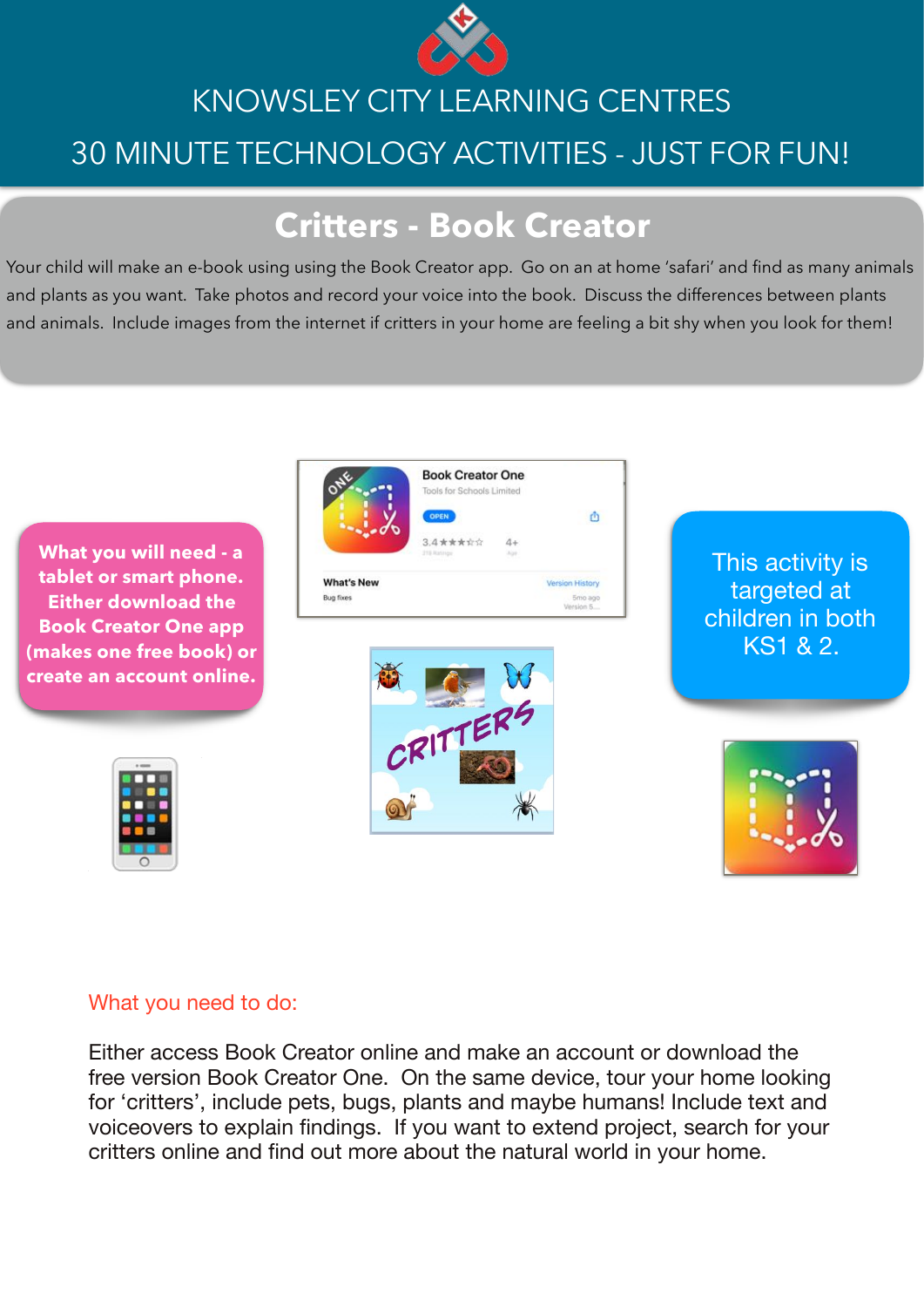## **Critters - Book Creator**

2.





Open Book Creator and choose NEW BOOK. Choose a book format here. Press the '+' button in the top right and tap on the 'ADD TEXT' option. Type the title of your book in the text box and tap 'Done'.

4.

| 4 Search 08:59 Fri 15 May<br>My Books Pages | Undo | Cover |            | <b>9 88%</b><br>$+ 0 $   |
|---------------------------------------------|------|-------|------------|--------------------------|
|                                             |      |       | ø.         | Photos                   |
|                                             |      |       | $\bullet$  | Camera                   |
|                                             |      |       |            | Pen                      |
|                                             |      |       |            | Add Text                 |
|                                             |      |       | J.         | Add Sound                |
|                                             |      |       | E<br>Media | d.<br><br>Shared<br>Mary |
|                                             |      |       |            |                          |
|                                             |      |       |            |                          |



One the text has been added it will have a blue box around the text. Now press the 'i' in the top corner and change the size, font and colour of your text.

changed your title tap on the screen away from your text box so the blue box that allowed you to edit the text disappears. Then tap the 'i' in the top corner and change the background of your page.





5.

Next, we are going to add some drawings to our cover. To do this select the '+' and select pen. Then from the top select the smiley face icon and the select an emoji. There are some critters in there if you look in the animal section. Once you have selected your emoji, tap done in the top right and it will put it on your page.

6.



Repeat step 5 and add as many appropriate emojis as you want to.